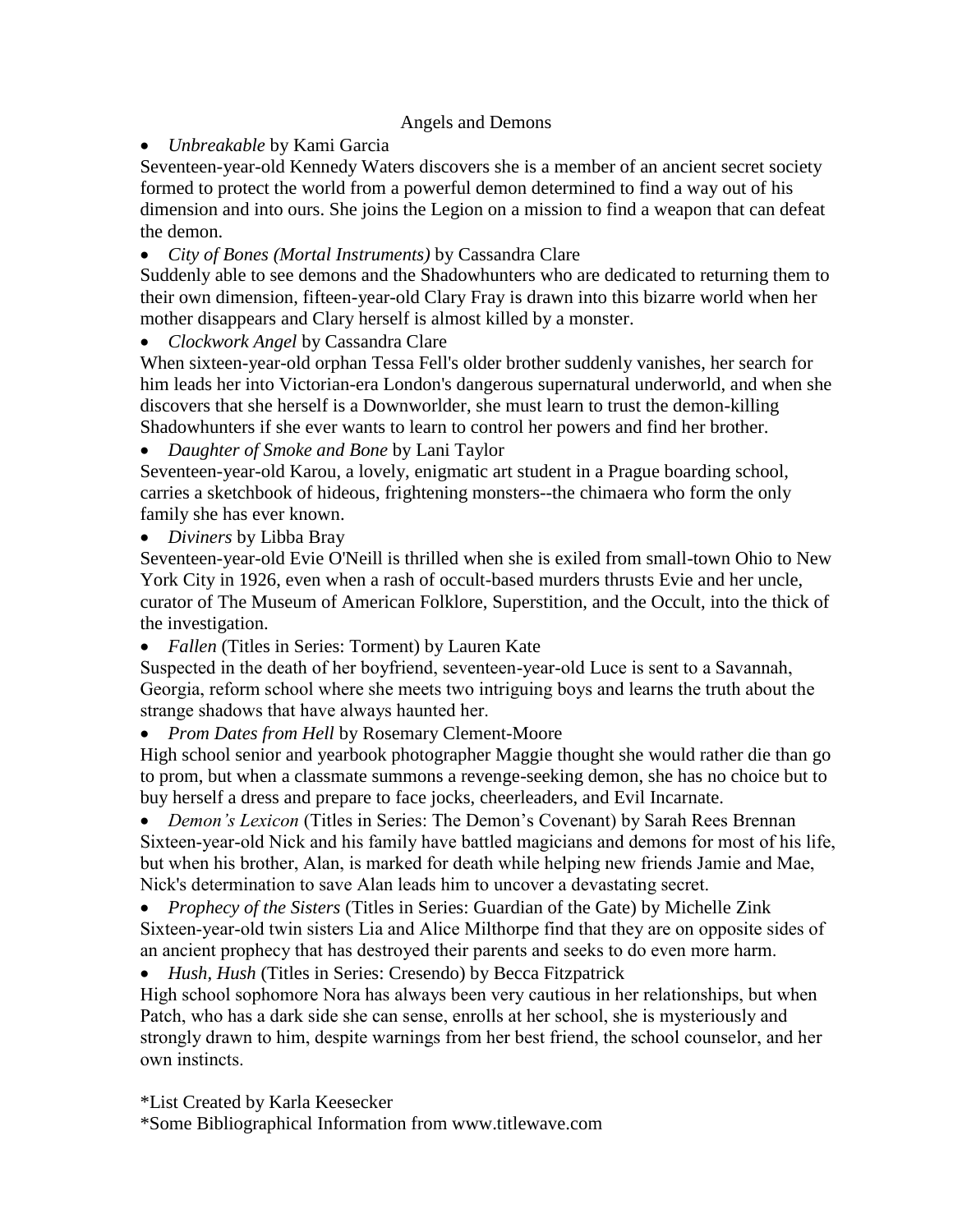## Vampires, Werewolves, Zombies and Ghosts

*The Cure for Dreaming* by Cat Winters

In Portland, Oregon, in 1900, seventeen-year-old Olivia Mead, a suffragist, is hypnotized by the intriguing young Henri Reverie, who is paid by her father to make her more docile and womanly but who, instead, gives her the ability to see people's true natures, while she secretly continues fighting for women's rights.

*Jackaby* by William Ritter

Newly arrived in 1892 New England, Abigail Rook becomes assistant to R. F. Jackaby, an investigator of the unexplained with the ability to see supernatural beings, and she helps him delve into a case of serial murder which, Jackaby is convinced, is due to a nonhuman creature.

## *The Fall* by Bethany Griffin

A retelling of Edgar Allan Poe's "The Fall of the House of Usher" in which Madeline and her twin brother, Roderick, suffer from the Usher family illness but she hears the House talking to her, filling her dreams, controlling her actions,and ensuring she never leaves the property.

*Firebug* by Lish McBride

Ava, a contracted hit man who can start fires with her mind, hits the road with her friends, desperately trying to escape the Coterie, a magical mafia, while keeping the murder to a minimum after she is asked to kill a family friend by Venus, who killed Ava's mother.

*The Diviners* by Libba Bray

Seventeen-year-old Evie O'Neill is thrilled when she is exiled from small-town Ohio to New York City in 1926, even when a rash of occult-based murders thrusts Evie and her uncle, curator of The Museum of American Folklore, Superstition, and the Occult, into the thick of the investigation.

*Hold Me Closer, Necromancer* by Lish McBride

Sam LaCroix, a Seattle fast-food worker and college dropout, discovers that he is a necromancer, part of a world of harbingers, werewolves, satyrs, and one particular necromancer who sees Sam as a threat to his lucrative business of raising the dead.

*The Name of the Star* by Maureen Johnson

Rory, of Boueuxlieu, Louisiana, is spending a year at a London boarding school when she witnesses a murder by a Jack the Ripper copycat and becomes involved with the very unusual investigation.

*Beautiful Creatures* by Kami Garcia and Margie Stohl

In a small South Carolina town, where it seems little has changed since the Civil War, sixteen-year-old Ethan is powerfully drawn to Lena, a new classmate with whom he shares a psychic connection and whose family hides a dark secret that may be revealed on her sixteenth birthday.

*The Body Finder* by Kimberly Derting

High school junior Violet uses her uncanny ability to sense murderers and their victims to try to stop a serial killer who is terrorizing her town, and although her best friend and wouldbe boyfriend Jay promises to keep her safe, she becomes a target.

 *Twilight* by Stephenie Meyer (Titles in Series: *New Moon, Eclipse, Breaking Dawn*) When seventeen-year-old Bella leaves Phoenix to live with her father in Forks, Washington, she meets an exquisitely handsome boy at school for whom she feels an overwhelming attraction and who she comes to realize is not wholly human.

*Evernight* by Claudia Gray (Titles in Series: *Stargazer, Hourglass*)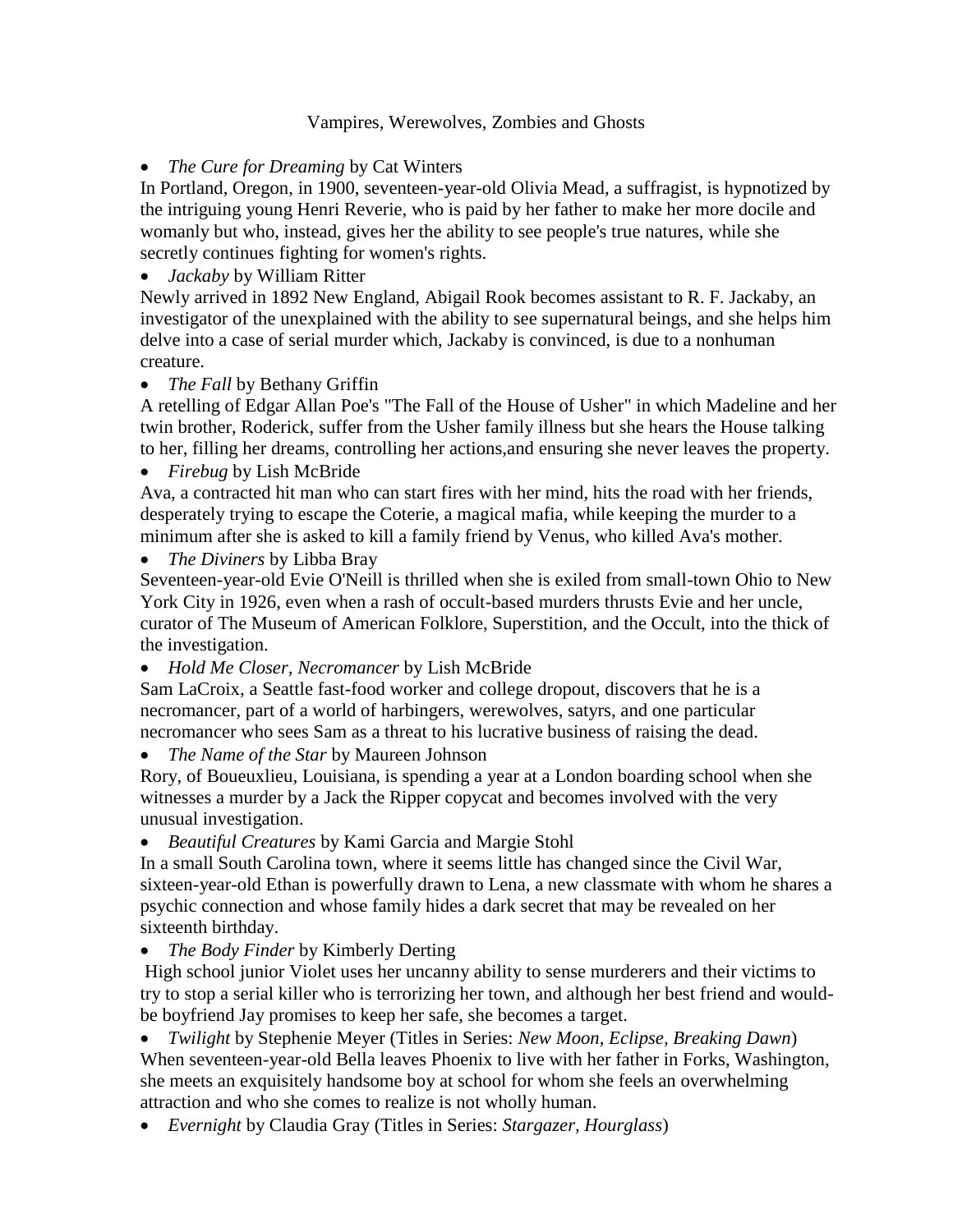Sixteen-year-old Bianca, a new girl at the sinister Evernight boarding school, finds herself drawn to another outsider, Lucas, but dark forces threaten to tear them apart and destroy Bianca's entire world.

*Bloodline* by Kate Cary

In this story told primarily through journal entries, Quincey Harker, the heir to Dracula's bloodline, returns to England in 1918 to pursue Nurse Mary Seward, whose fiance has been transformed into a monstrous vampire.

 *Eighth Grade Bites* by Heather Brewer (Titles in Series: *Nine Grade Slays, Tenth Grade Bleeds, Eleventh Grade Burns, Twelfth Grade Kills*)

Thirteen-year-old half-vampire Vladimir Tod struggles to navigate the ups and downs of eighth grade while keeping his untested powers and impulses under control.

*Sucks to be Me* by Kimberly Pauley (Titles in Series: *Still Sucks to be Me*)

Sixteen-year-old Mina is forced to take a class to help her decide whether or not to become a vampire like her parents which means that she faces a choice between her best friend and her current crush versus potential new friends and possible boyfriends in her vampire class.

*Alex Van Helsing: Vampire Rising* by Jason Henderson

At a boarding school in Switzerland, fourteen-year-old Alex Van Helsing learns that vampires are real, that he has a natural ability to sense them, and that an agency called Polidorium ha been helping his family fight them since 1821.

*Jessica's Guide to Dating on the Dark Side* by Beth Fantaskey

Seventeen-year-old Jessica, adopted and raised in Pennsylvania, learns that she is descended from a royal line of Romanian vampires and that she is betrothed to a vampire prince, who poses as a foreign exchange student while courting her.

 *Vampire Diaries* by L. J. Smith (Titles in Series: *Vampire Diaries Vol. 2, Vampire Diaries: The Return, Vol. 1 and Vol. 2*)

Popular and beautiful high school senior Elena finds herself torn between two vampire brothers, the dark and brooding Stefan who wants to protect her from the horrors of his past and the dangerously attractive Damon, who is determined to use her to get revenge on his brother.

*City of Bones (Mortal Instruments)* by Cassandra Clare

Suddenly able to see demons and the Shadowhunters who are dedicated to returning them to their own dimension, fifteen-year-old Clary Fray is drawn into this bizarre world when her mother disappears and Clary herself is almost killed by a monster.

*Clockwork Angel* by Cassandra Clare

When sixteen-year-old orphan Tessa Fell's older brother suddenly vanishes, her search for him leads her into Victorian-era London's dangerous supernatural underworld, and when she discovers that she herself is a Downworlder, she must learn to trust the demon-killing Shadowhunters if she ever wants to learn to control her powers and find her brother.

*Shiver* by Maggie Stiefvater

In all the years she has watched the wolves in the woods behind her house, Grace has been particularly drawn to an unusual yellow-eyed wolf who, in his turn, has been watching her with increasing intensity.

*The Dark Divine* by Bree Despain (Titles in Series: *The Lost Saint*)

Grace Divine, almost seventeen, learns a dark secret when her childhood friend--practically a brother--returns, upsetting her pastor-father and the rest of her family, around the time strange things are happening in and near their small Minnesota town.

*Blood and Chocolate* by Annette Curtis Klause

Having fallen for a human boy, a beautiful teenage werewolf must battle both her packmates and the fear of the townspeople to decide where she belongs and with whom.